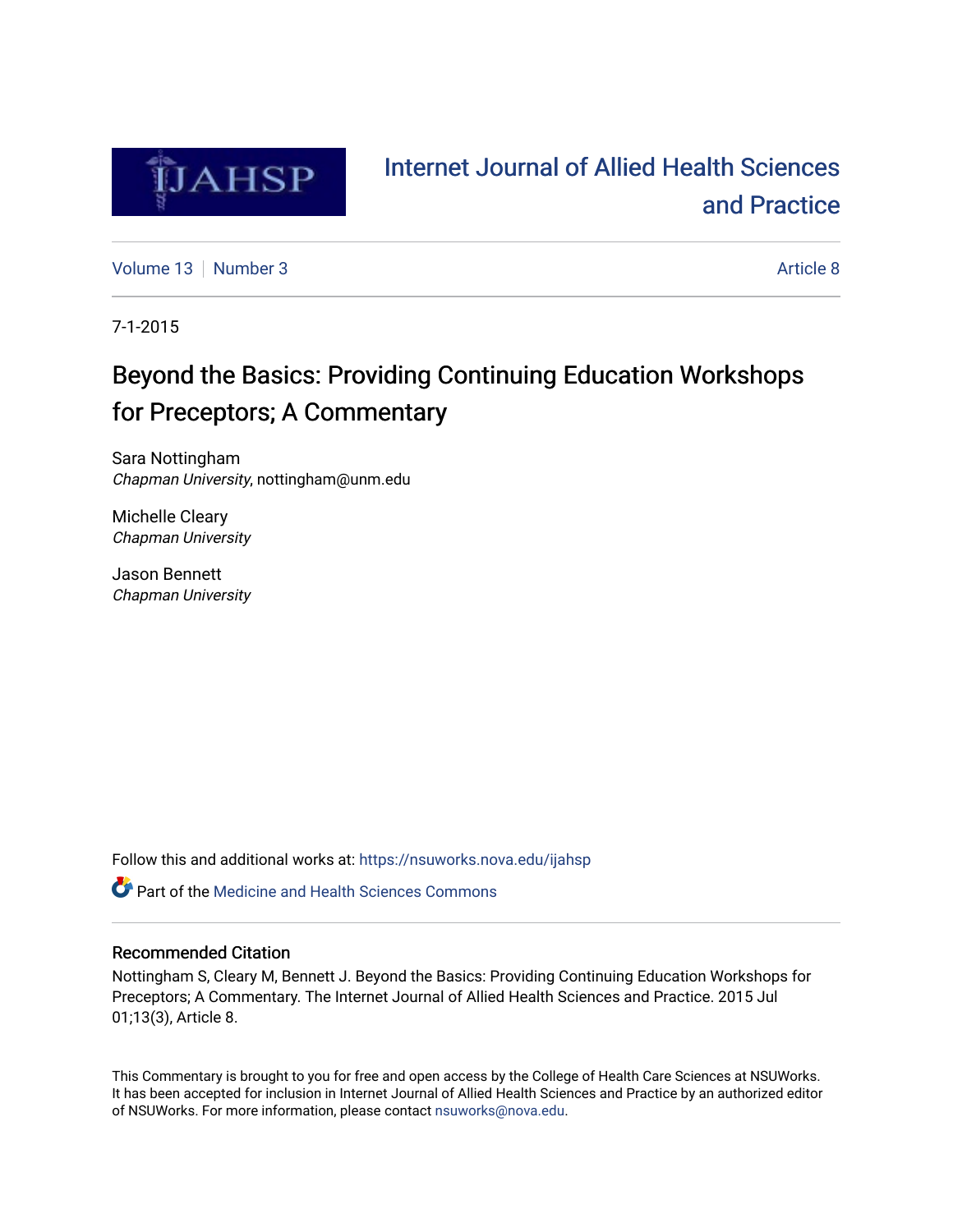## Beyond the Basics: Providing Continuing Education Workshops for Preceptors; A **Commentary**

### **Abstract**

Current Commission on Accreditation of Athletic Training Education (CAATE) standards allow education programs to determine the most appropriate format and content of preceptor workshops. Clinicians, including preceptors, have noted challenges trying to keep their knowledge updated with current standards of care and educational competencies. Clinicians and preceptors in our program and the literature have described challenges trying to keep knowledge current with changing standards of care, research evidence, and athletic training educational competencies. Preceptors also value applicable and easily accessible continuing education opportunities. In order to address these challenges and provide accessible continuing education opportunities for preceptors, the faculty in our professional education program have designed and implemented a series of preceptor workshops for the past two years. These workshops are offered approximately three times per year, and each workshop focuses on clinical teaching, clinical skills, or professional practice issues. We developed these workshops based on current literature, interests of our preceptors, and needs of our program in applicable, accessible formats. Much of the content is similar to academic course content, but the delivery is tailored to the experience levels of our practicing clinicians. Anecdotally, we have observed improved interactions between students and preceptors and more frequent implementation of updated standards of care by our preceptors. Preceptors positively rate these workshops and describe how they plan to change several aspects of their role as a preceptor as a result of attending the workshops. Considering clinicians face challenges keeping knowledge current and obtaining applicable continuing education opportunities, athletic training programs may consider providing continuing education opportunities to ensure that preceptors are able to provide a constructive learning environment. This article describes how providing these workshops directly to preceptors may allow athletic training education programs to tailor the content and delivery to clinician and program needs.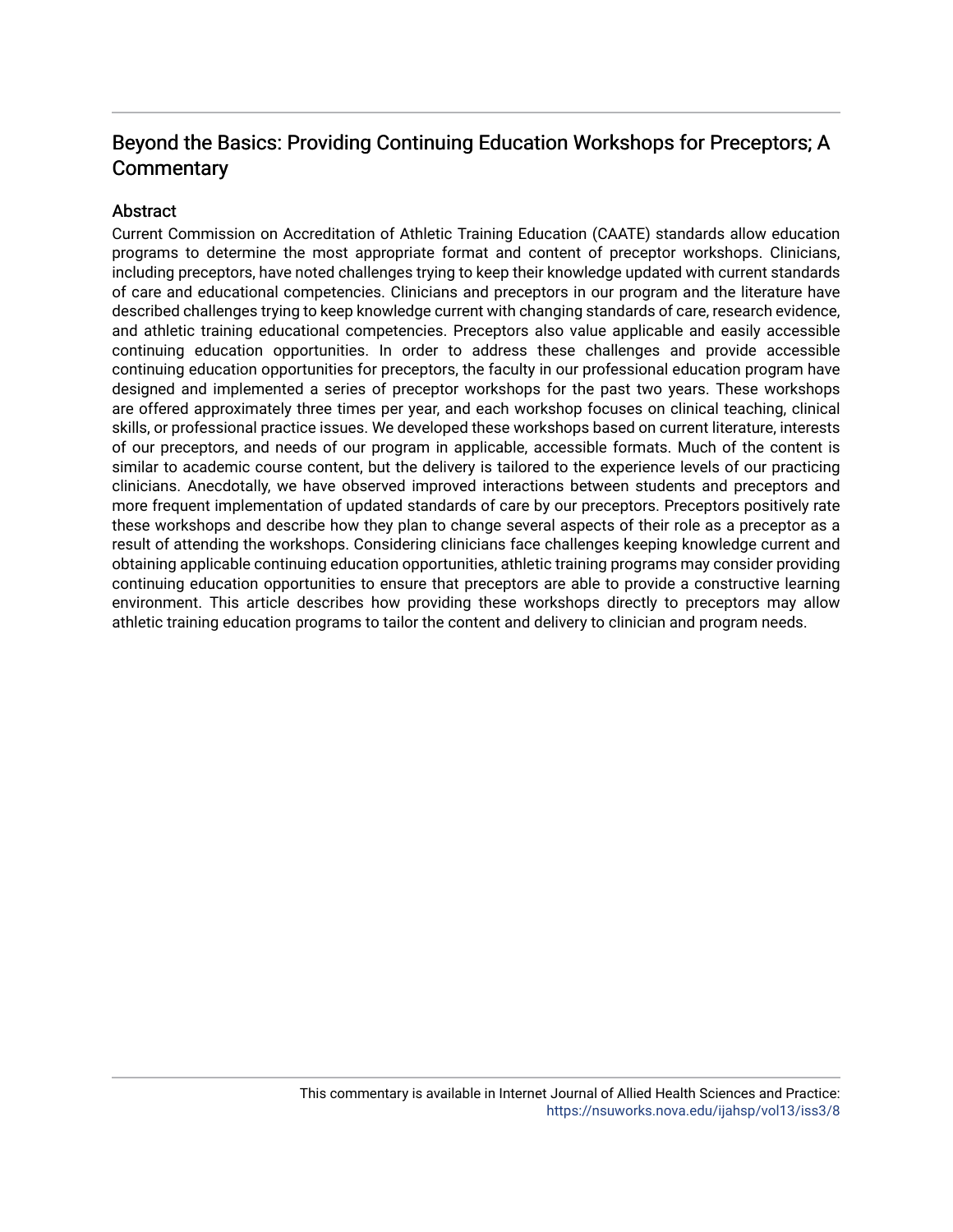

The Internet Journal of Allied Health Sciences and Practice *Dedicated to allied health professional practice and education* **Vol. 13 No. 3 ISSN 1540-580X**

## Beyond the Basics: Providing Continuing Education Workshops for Preceptors; A Commentary

Sara Nottingham, EdD, ATC<sup>1</sup> Michelle Cleary, PhD, ATC, CSCS<sup>2</sup> Jason Bennett, DA, ATC<sup>3</sup>

- 1. Assistant Professor, Athletic Training Program Clinical Education Coordinator, Crean College of Health and Behavioral Sciences, Chapman University, Orange, CA
- 2. Associate Professor, Athletic Training Program, Crean College of Health and Behavioral Sciences, Chapman University, Orange, CA
- 3. Associate Professor, Athletic Training Program Director, Crean College of Health and Behavioral Sciences, Chapman University, Orange, CA

United States

#### **ABSTRACT**

Current Commission on Accreditation of Athletic Training Education (CAATE) standards allow education programs to determine the most appropriate format and content of preceptor workshops. Clinicians, including preceptors, have noted challenges trying to keep their knowledge updated with current standards of care and educational competencies. Clinicians and preceptors in our program and the literature have described challenges trying to keep knowledge current with changing standards of care, research evidence, and athletic training educational competencies. Preceptors also value applicable and easily accessible continuing education opportunities. In order to address these challenges and provide accessible continuing education opportunities for preceptors, the faculty in our professional education program have designed and implemented a series of preceptor workshops for the past two years. These workshops are offered approximately three times per year, and each workshop focuses on clinical teaching, clinical skills, or professional practice issues. We developed these workshops based on current literature, interests of our preceptors, and needs of our program in applicable, accessible formats. Much of the content is similar to academic course content, but the delivery is tailored to the experience levels of our practicing clinicians. Anecdotally, we have observed improved interactions between students and preceptors and more frequent implementation of updated standards of care by our preceptors. Preceptors positively rate these workshops and describe how they plan to change several aspects of their role as a preceptor as a result of attending the workshops. Considering clinicians face challenges keeping knowledge current and obtaining applicable continuing education opportunities, athletic training programs may consider providing continuing education opportunities to ensure that preceptors are able to provide a constructive learning environment. This article describes how providing these workshops directly to preceptors may allow athletic training education programs to tailor the content and delivery to clinician and program needs.

#### **INTRODUCTION**

The 2012 Commission on Accreditation of Athletic Training Education (CAATE) standards state that preceptors must receive planned and ongoing education from the Athletic Training (AT) program to facilitate promotion of a constructive learning environment.<sup>1</sup> Compared to previous versions, increased autonomy in the current CAATE standards allows for athletic training programs to determine the content, format, and frequency of initial and ongoing preceptor education. Since these changes to the standards, no resources for or descriptions of current athletic training programs' preceptor training practices have been published.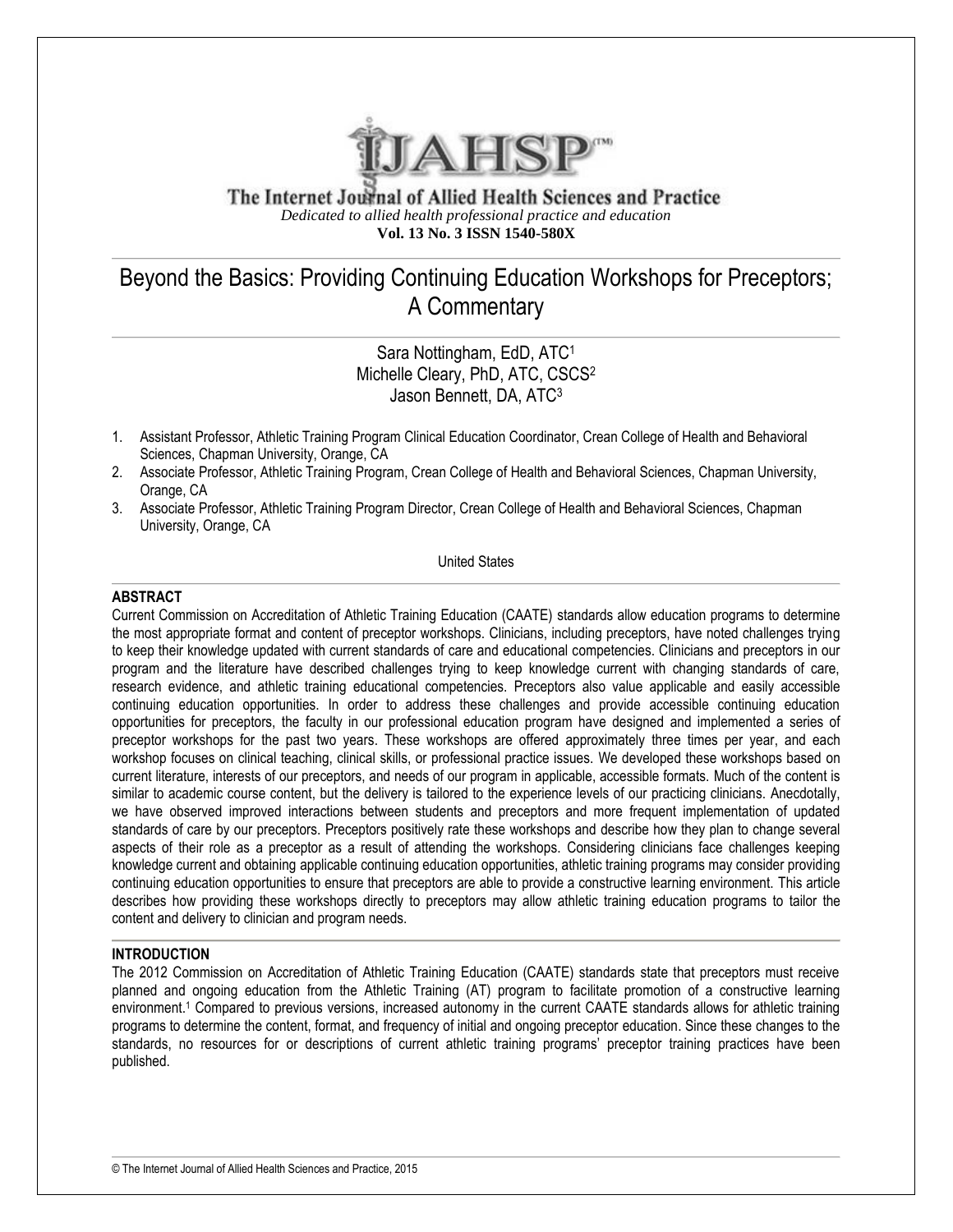In addition to recent changes in CAATE standards, several changes to the educational competencies and standards of care have been implemented. Release of the 5<sup>th</sup> Edition NATA Educational Competencies in 2011 included several skills that were required to be taught in AT education for the first time, such as evidence-based practice concepts, airway, and heat illness management skills.<sup>2</sup> Recent research updates and position statements have also changed the standards of care for some components of athletic training practice, such as preventing sudden death and managing concussion.<sup>3,4</sup> These changes require practicing clinicians, whether they are preceptors or not, to keep their knowledge current and learn new skills not previously part of the athletic training curricula.

Researchers have noted that clinicians find the need to keep updated with new information through continuing education a challenge.5-7 Other athletic training and medical researchers have noted that continuing education opportunities may not be accessible to clinicians. For example, some formats of continuing education such as multi-day workshops or strictly didactic lectures may not be conducive to learning or reasonable to fit into a busy clinician's team event or travel schedule.<sup>5,8,9</sup> Preceptors in our athletic training program have also expressed frustration and difficulty trying to keep updated with changing information, which prompted us to consider how we can help our preceptors navigate professional and clinical changes. The purpose of this article is to describe opportunities for providing continuing education for clinicians and facilitating communication between AT faculty, students, and preceptors. In this article, we share our experiences developing and executing these educational opportunities for preceptors.

#### **Role of Athletic Training Programs in Providing Professional Development to Preceptors**

While the focus of professional athletic training programs is not the continuing clinical education of clinicians, in order to provide a constructive learning environment for athletic training students, preceptors must be familiar with current standards of care and new skills required of practicing athletic trainers. Athletic training programs also become a natural resource for preceptors on new and/or updated information because more current content must be integrated into the AT curriculum. Researchers in athletic training and nursing have recommended that providing workshops to preceptors is a cost-effective way to provide benefits to preceptors, and preceptors value these opportunities.10,11 Nursing preceptors also perceive more support from academic programs when frequent communication and continuing education opportunities are provided by the academic program.<sup>12</sup> Similarly, Welch et al found that clinicians believe that providing focused, accessible workshops can help athletic trainers learn evidence-based practice concepts.<sup>13</sup> In our athletic training program, we found that our clinicians desired information regarding current standards of care and competencies. Preceptors also shared that there were limited opportunities to learn about this updated information. Since we were already teaching these concepts to students, it was a natural extension to provide professional development opportunities for preceptors. Therefore, we decided to develop regular continuing education workshops for preceptors in order to advance their knowledge related to AT clinical practice and clinical teaching. While these workshops are open to all local clinicians in our area, the primary purpose of these workshops is to facilitate effective clinical instruction with our preceptors.

#### **Content of Preceptor Workshops**

Two years ago, we began developing the content of our workshops based on new competencies and standards of care, faculty expertise, and preceptor suggestions.<sup>3,4</sup> We asked preceptors what they were interested in learning on workshop evaluation forms and during informal interactions. Preceptors described that they were most interested in content related to what the students were learning in class, recommendations for clinical teaching, and new changes in standards of care and clinical practice recommendations. In order to address the needs identified by our preceptors, we developed a sequence of workshops based on overarching themes that provide learning opportunities in the areas of clinical teaching, clinical skills, and standards of professional practice. The first theme, *Clinical Teaching,* includes content on current evidence in clinical teaching and strategies for supervising and evaluating students.14-16 Content for this theme was also developed from areas of need identified throughout the academic year, such as a need to facilitate improved critical thinking skills in our students. Our *Clinical Skill* workshop topics include a focus on new educational competencies, changing standards of care, and areas of interest of our faculty and preceptors, such as managing heat stroke and concussion.3,4 The *Professional Practice and Issues* workshops were also inspired by the 5<sup>th</sup> edition competencies, in addition to current challenges and issues our preceptors have faced in their practice.<sup>2</sup> For example, based on observations during clinical site visits, communication with students, and spoken and written comments by preceptors, we recognized that preceptors needed direction on proper documentation and implementation of an electronic medical record (EMR) in clinical practice, so we provided a workshop on guidelines for and practical application of documenting patient care with an EMR. Other content included evidence-based practice concepts, such as how to integrate research evidence into daily practice, and professional issues such as the importance of regulation for healthcare professionals. Table 1 lists the theme and content of the workshops we have presented and Table 2 includes ideas we have for future workshops.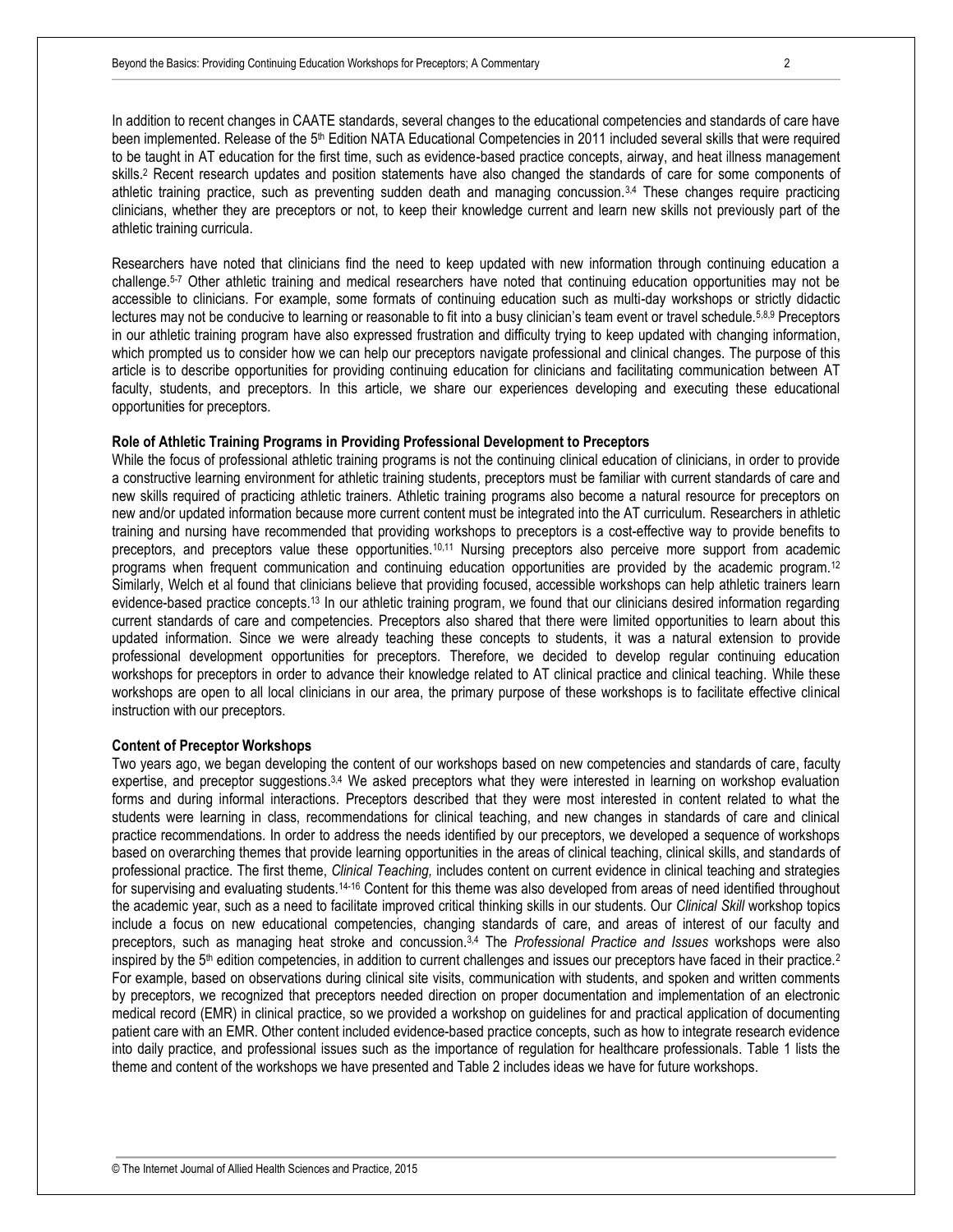| <b>Time of Year</b> | <b>General Theme</b>    | <b>Specific Topics</b>                                                    |
|---------------------|-------------------------|---------------------------------------------------------------------------|
| <b>Summer</b>       | Clinical Teaching,      | Providing Effective Feedback and Supervision and Review of General        |
|                     | Policies, & Procedures  | <b>Clinical Teaching Skills</b>                                           |
|                     |                         | Program Changes and Updates                                               |
|                     |                         | Benefits and Challenges of Being a Preceptor Developing Critical Thinking |
|                     |                         | Program Changes and Updates                                               |
| Fall                | <b>Clinical Skills</b>  | Acute Care Standards: Managing Heat Illness                               |
|                     |                         | Best Practices for Management of Exertional Heat Stroke: Field            |
|                     |                         | <b>Techniques</b>                                                         |
| <b>Spring</b>       | Professional Practice & | Best Practices in Board of Certification Standards: Documentation         |
|                     | <b>Issues</b>           |                                                                           |
|                     |                         | A Push Towards Licensure: What Does it Mean in Everyday Clinical          |
|                     |                         | Practice?                                                                 |

#### **Table 1. Workshop Themes and Topics**

#### **Table 2. Ideas for Future Workshops**

| Theme                                     | <b>Specific Topic</b>                                                                    |
|-------------------------------------------|------------------------------------------------------------------------------------------|
| <b>Clinical Teaching</b>                  | Transitioning Students to Professional Practice: The Preceptor's Role                    |
|                                           | Preceptors' Creative Ways to Challenge Students in the Clinical Environment              |
|                                           | Planning Educational Opportunities for Students Through Alternative Scheduling           |
|                                           | Planning Simulated Experiences for Students with Assistance from Coaches and<br>Athletes |
| <b>Clinical Practice</b>                  | Incorporating EBP into Everyday Clinical Practice                                        |
|                                           | Current Evidence in Shoulder Assessment                                                  |
|                                           | Local Resources for Concussion Management and Rehabilitation                             |
|                                           | Current Evidence in Therapeutic Modality Application                                     |
|                                           | Incorporating Functional Movement Screening into a Pre-Participation Physical            |
|                                           | Examination                                                                              |
|                                           | Current Evidence in Manual Therapy Application                                           |
| <b>Professional Practice &amp; Issues</b> | Ethics and Cultural Competence in Clinical Practice                                      |
|                                           | <b>Practical Strategies for Measuring Patient Outcomes</b>                               |
|                                           | Exploring the Health Care Model of Athletic Training Practice                            |
|                                           | Using an EMR to Document Your Value: What Administrators Need to Know                    |

We have found that some of the information we teach to students is new to preceptors, so we have re-packaged information provided in lectures and labs and directed it toward preceptors. Examples of these new concepts include focusing content on recently updated information such as position statements, and integrating practical application and clinicians' background knowledge into the workshops.3,4,17 This content delivery has also helped preceptors engage in educational discussions with students on these topics, especially when relating these ideas to their practice setting and own experiences. Our preceptors have reported that teaching new concepts is one of the most desired content areas for workshops – simply learning what and how students are learning. In addition, we plan to integrate student research projects into these workshops in the future to involve students and expose preceptors to our students' scholarly activity. For example, our students complete capstone research projects and smaller class projects such as critically appraised papers (CAPs) and topics (CATs).<sup>18</sup> Students will present these projects in thematic poster and oral free communications formats to help improve students' presentation skills and preceptors' knowledge on current evidence. In addition, a repository of these brief summaries of the evidence are available online for preceptors to access, review, and discuss with students.

In order to teach some of the required competencies in the classroom and laboratory settings, we have purchased equipment such as airway models, enema models for instruction of rectal thermometry, clinical refractometers, a nebulizer, and other equipment that several of our preceptors have not yet used or purchased. Mazerolle et al found that athletic trainers believe that a lack of training and equipment were barriers to implementing standards of care related to recognizing and treating exertional heat stroke.<sup>19</sup> We have created workshops that include the use of this equipment, which provides opportunities for preceptors to practice these skills and familiarize themselves with the equipment in a safe learning environment. When combining the knowledge and skill familiarization, in addition to resources and recommendations for using this information clinically, our preceptors have described they are more likely to implement these new concepts in their practice. Similarly, researchers in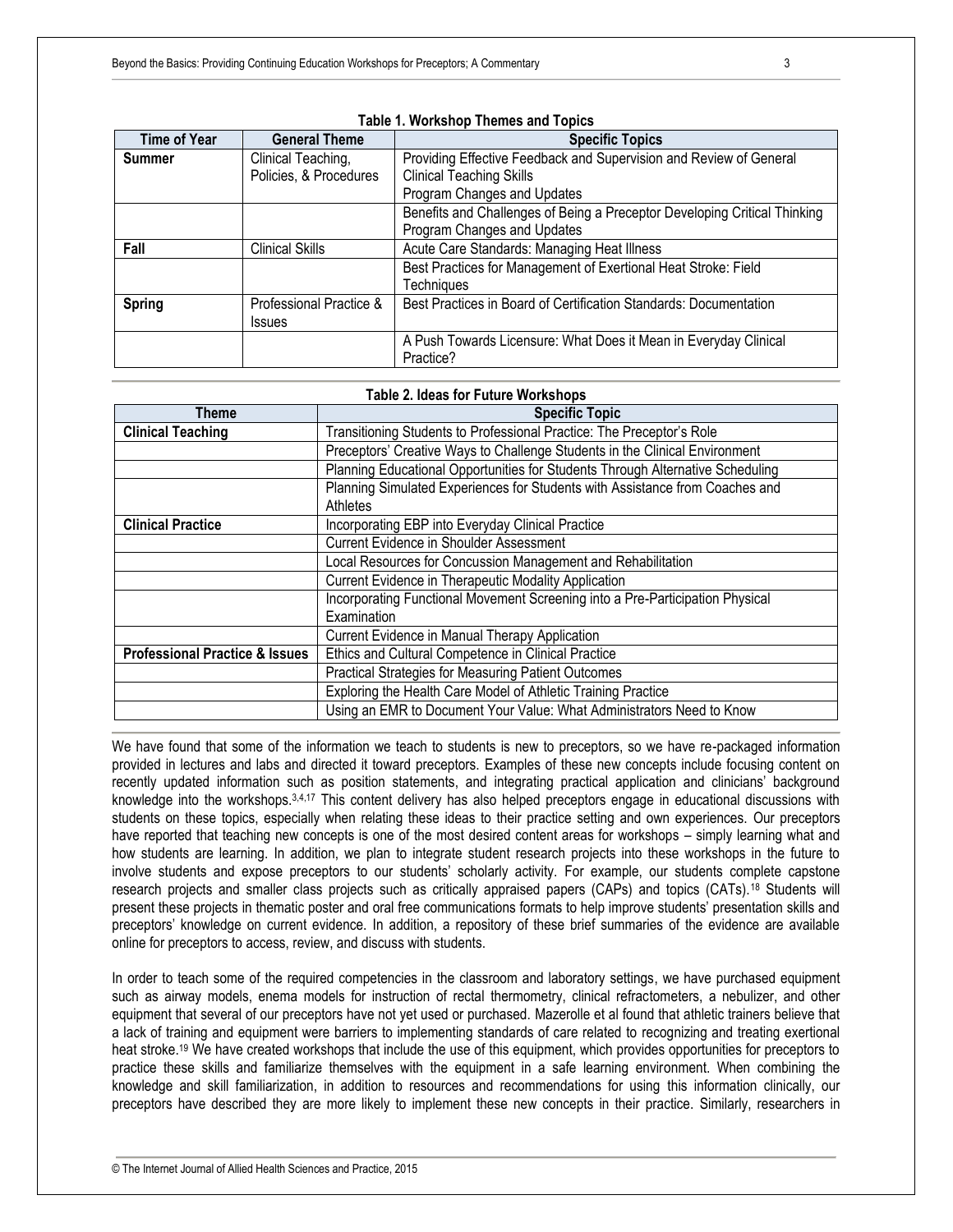medical education have found that workshop participants integrate skills more effectively after attending interactive, rather than didactic, workshops.9,20 For example, after our first hands-on workshop on acute care standards, several preceptors purchased rectal thermometers and cold-water immersion tubs and went to their school administrators with the Heat Stroke Treatment Authorization Form (www.nata.org). Similarly, several preceptors began using a free patient outcome-focused EMR system for documenting their clinical practice (www.core-at.com) after our workshop on documentation.

#### **Workshop Delivery**

Each workshop we offer is evidence-based with a focus on practical application. We integrate discussion, case studies, and laboratory components as much as possible to promote hands-on learning and translation to practice.<sup>9</sup> Current research evidence relevant to each topic is included in each workshop to promote evidence-based decision-making.<sup>21</sup> These workshops include applicable concepts, problem-based learning, and involvement of preceptors' background knowledge and experience, teaching methods that are consistent with adult learning theory.<sup>17</sup> Up to this point, we have used only in-person meetings for these workshops, and preceptors have noted that it is valuable to have colleagues in the same room together and learn about what other preceptors are doing with students. Considering the increased interest in online continuing education opportunities,<sup>8</sup> we have begun recording workshops for later viewing and plan to integrate a flipped classroom model where participants review information before the workshop and the in-person workshop is all hands-on as well as live-streaming on the internet for clinicians who are unable to come to campus. Athletic training and other allied health programs should consider their own needs and available resources when determining the format of workshops.

In addition to a variety of content, we typically offer three workshops each year: one each semester and one each summer. This model is similar to Weidner's suggestion to offer regular sessions every 2-3 months if long blocks of time are difficult to schedule.<sup>22</sup> We require all preceptors to attend the summer workshop because it covers clinical teaching and program policies/procedures, and we encourage preceptors to attend the other workshops, which are open to local clinicians as well. From preceptor feedback and trial and error, we have found that 2 to 3-hour blocks of time on a weeknight during the semester or weekend during the summer have allowed for the most participation by preceptors. We identified these time frames by asking preceptors about their availability on evaluations and through emails. We have found that weekends during the semester, especially the fall, are not good times for our preceptors, usually due to scheduling conflicts. Considering the CAATE standards provide no specific guidelines for frequency or length of preceptor education, working with preceptor availability is one of the most important considerations in hosting an effective workshop and making it worthwhile for faculty and participants.<sup>1</sup>

When planning workshops, we try to distribute the workload equally between faculty members and adjust this according to our other responsibilities. For example, we often have one faculty member responsible for each of the following activities: event form and department approval, contacting preceptors and coordinating time and location, developing content, and recruiting other clinicians to participate. For some topics we have had multiple faculty members collaborate on the content and presentation. In addition, inviting guest speakers to lead workshops also helps reduce the load on faculty and exposes preceptors to other clinicians' perspectives. Additional suggestions for implementing workshops are listed in Table 3.

#### **Table 3. Tips for Developing and Executing Preceptor Workshops**

| Engage preceptors in the process of identifying topic areas |
|-------------------------------------------------------------|
|-------------------------------------------------------------|

- Schedule workshops and determine content based on your individual program needs
- Evaluate each workshop to ensure quality and solicit interest for future workshops

Document the workshops you offer on your CV and faculty tenure, promotion, and evaluation files

Rotate or delegate responsibility for developing and executing workshops equally between faculty to reduce workload Consider offering workshops to local clinicians who are not preceptors for a fee to help fund meals and approved provider fees

Consider collaborating with nearby athletic training programs and rotate semesters

Some content areas may allow for clinical staff, preceptors, and/or students to organize and present workshops Incorporate presentation of student research into workshops or make available online to facilitate translation of

evidence to practice

#### **Providing Incentives for Participation**

While most preceptors and clinicians participate due to their interest in the content and advancing their clinical practice, we have added benefits to participation that reward preceptors for their attendance and role as a preceptor.10,11 We typically offer a light meal prior to each workshop providing time to socialize and network, since preceptors often arrive directly from work around 7 pm. Creative fund-raising or cost sharing may help to defray the cost for some programs. We also provide on-campus parking for those who need it, which is another way to reduce the costs and inconvenience often associated with attending events on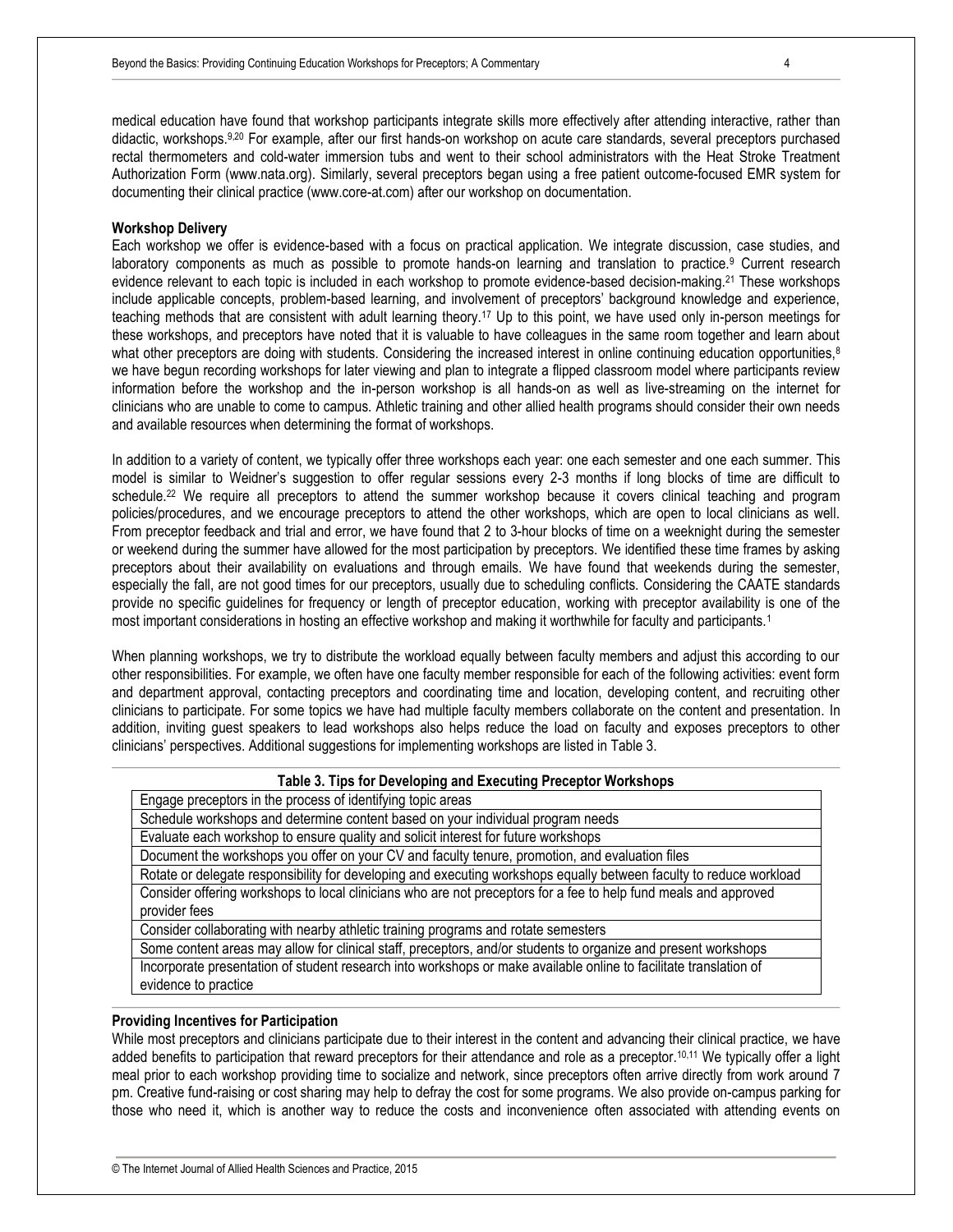campus. Our athletic training program is a Board of Certification continuing education Approved Provider, so we provide Continuing Education Units (CEUs) for participation. With the new Board of Certification Evidence-Based Practice CEU requirement, there is an increased need for accessible workshops that meet this requirement. While we have not undergone this new approval process for any of our workshops, we are considering this for the future.

#### **Preceptors' Responsiveness to Workshops**

At the end of each workshop we offer, preceptors evaluate the content and speakers and provide open-ended feedback. Preceptors' comments have been consistently positive, rating the content and speakers at an average of 3.68/4.00 for the past two workshops. Comparative data from before our changes to the content are unavailable due to a change in the evaluation form. Preceptors describe that they plan to raise their expectations of students, provide more feedback, give students more responsibility, and provide more learning opportunities as a result of the workshops. When asked about what they hope to see in future workshops, preceptors desire EBP CEUs, advanced clinical teaching techniques, updates in standards of care, and advanced clinical techniques.

#### **CONCLUSIONS**

Athletic training programs must provide initial and ongoing education to preceptors that help promote a constructive learning environment. In addition, preceptors and other clinicians desire accessible, applicable continuing education opportunities that help improve their clinical practice. We have developed a sequence of workshops that educate preceptors about effective clinical teaching and clinical practice. By developing topics related to our teaching and research activities and distributing workload we are able to help our preceptors and our program without placing excessive demands on any individual faculty member. Allied health academic programs may consider integrating some of our suggestions with their professional standards for preceptor and clinician continuing education. Faculty should consider the individual needs and resources in their programs to determine whether offering workshops is feasible and of interest to their preceptors.

#### **REFERENCES**

- 1. The Commission on Accreditation of Athletic Training Education Programs. Standards for the Accreditation of Professional Athletic Training Programs. 2012; http://caate.net/wp-content/uploads/2014/07/2012-Professional-Standards.pdf. Accessed June 11, 2015.
- 2. National Athletic Trainers' Association. *Athletic Training Educational Competencies*, 5e. 2011; [https://caate.net/wp](https://caate.net/wp-content/uploads/2014/06/5th-Edition-Competencies.pdf.%20Accessed%20June%2011)[content/uploads/2014/06/5th-Edition-Competencies.pdf. Accessed June 11,](https://caate.net/wp-content/uploads/2014/06/5th-Edition-Competencies.pdf.%20Accessed%20June%2011) 2015.
- 3. Casa DJ, Guskiewicz KM, Anderson SA, et al. National athletic trainers' association position statement: Preventing sudden death in sports. *J Athl Train*. 2012;47(1):96-118.
- 4. Broglio S, Cantu R, Gioia G, et al. National athletic trainers' association position statement: management of sport concussion. *J Athl Train*. 2014;49(2):245-66.
- 5. McCarty C, Hankemeier D, Walter J, Newton E, Van Lunen B. Use of evidence-based practice among athletic training educators, clinicians, and students, part 2: Attitudes, beliefs, accessibility, and barriers. *J Athl Train*. 2013;48(3):405-15.
- 6. Nottingham S. Preceptors' perceptions of the preparation and qualifications for the preceptor role. *Athl Train Educ J*. In press.
- 7. Hankemeier DA, Walter JM, McCarty CW, et al. Use of evidence-based practice among athletic training educators, clinicians, and students, part 1: Perceived importance, knowledge, and confidence. *J Athl Train*. 2013;48(3):394-404.
- 8. Armstrong K, Weidner T. Formal and informal continuing education activities and athletic training professional practice. *J Athl Train*. 2010;45(3):279-87.
- 9. Davis D, Thomson M, Freemantle N, Wolf F, Mazmanian P, Taylor-Vaisey A. Impact of formal continuing medical education: do conferences, workshops, rounds, and other traditional continuing education activities change physician behavior or health care outcomes? *JAMA*. 1999;282(9):867-74.
- 10. Hyrkas K, Shoemaker M. Changes in the preceptor role: Re-visiting preceptors' perceptions of benefits, rewards, support and commitment to the role. *J Adv Nurs*. 2007;60(5):513-25.
- 11. Lauber C, Wimer J. Motivating the clinical instructor. *Athl Ther Today*. 2008;13(1):35-9.
- 12. Blum CA. Evaluating preceptor perception of support using educational podcasts. *International Journal of Nursing Education Scholarship.* 2014;11(1):1-8.
- 13. Welch C, Hankemeier D, Wyant A, Hays D, Pitney W, Van Lunen B. Future directions of evidence-based practice in athletic training: perceived strategiews to enhance the use of evidence-based practice. *J Athl Train.* 2014;49(2):234-45.
- 14. Nottingham S, Henning J. Feedback in clinical education, part II: Approved clinical instructor and student perceptions of and influences on feedback. *J Athl Train*. 2014;49(1):10.
- 15. Barnum MG, Guyer S, Levy L, Graham C. The supervision, questioning, feedback model of clinical teaching. In: Weidner T, ed. *The Athletic Trainer's Pocket Guide to Clinical Teaching*,1e. Slack; 2009:85-99.